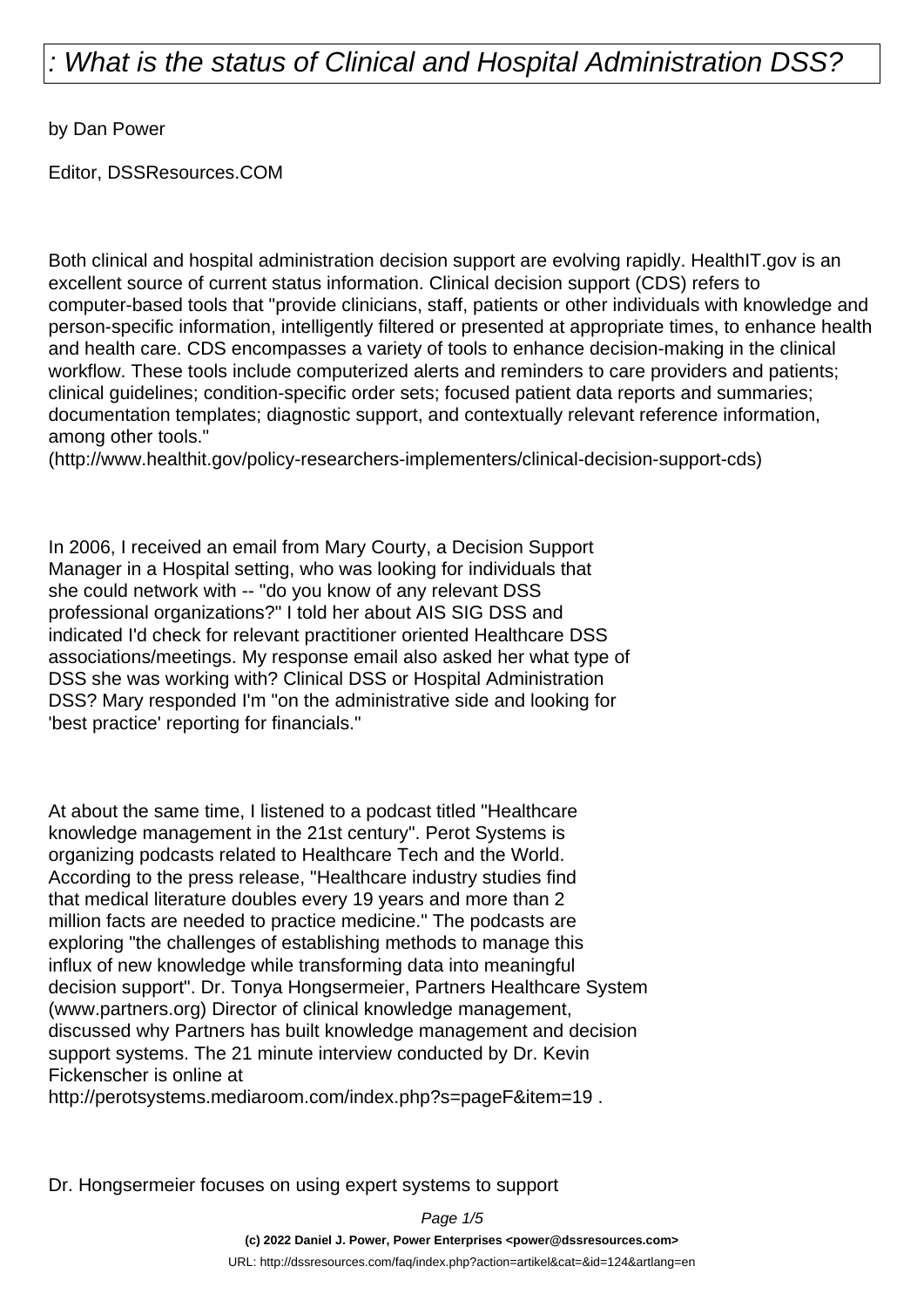evidence-based medicine. Her team at Partners Healthcare in Boston are aggregating and organizing an array of DSS to support many diverse decision situations. They use a taxonomy to organize clinical knowledge and various DSS. Hongsermeier emphasized that DSS uses and needs differ for various targeted users, Doctors, Nurses, Pharmacists, healthcare consumers. She asserted that research has demonstrated that their decision support systems are improving patient outcomes and reducing costs. She argues much needs to be done to more widely deploy Clinical DSS. Vendors need to reduce task interference, provide better functionality and improve pre-built content. She also argued the insurers and government need to offer incentives to speed adoption of Clinical DSS in Hospitals. Dr. Hongsermeier is a great spokeperson for clinical DSS and Clinical Knowledge Management. I encourage readers to listen to the podcast.

Healthcare professionals need more and better decision support systems. Administrative decision makers need data-driven DSS for performance monitoring, reporting and improved cost control. The administrative side can also benefit from more model-driven DSS to improve scheduling and utilization of facilities. Clinical decision makers need more and better knowledge, model and document-driven DSS. Communications-driven DSS can potentially assist in both administrative and clinical decision making.

Healthcare Informatics is an expanding field of study, but it is not my area of expertise. My background is in business administration so Mary's DSS issues are more familiar to me. A Google search helped me identify an expert in Health Informatics -- Prof. Enrico Coiera, Faculty of Medicine, University of New South Wales. The second edition of his book on the subject has 5 chapters on Decision Support Systems topics. Coiera's book is "written for healthcare professionals who wish to understand the principles and applications of information and communication systems in healthcare. "

At www.coiera.com you can read Chapter 25 on Clinical decision support systems (CDSS). Coiera notes "CDSS are by and large intended to support healthcare workers in the normal course of their duties, assisting with tasks that rely on the manipulation of data and knowledge. An AI system could be running within an electronic patient record system, for example, and alert a clinician when it detects a contraindication to a planned treatment. It could also alert the clinician when it detected patterns in clinical data that suggested significant changes in a patient's condition." Knowledge-driven

Page 2/5

**(c) 2022 Daniel J. Power, Power Enterprises <power@dssresources.com>**

URL: http://dssresources.com/faq/index.php?action=artikel&cat=&id=124&artlang=en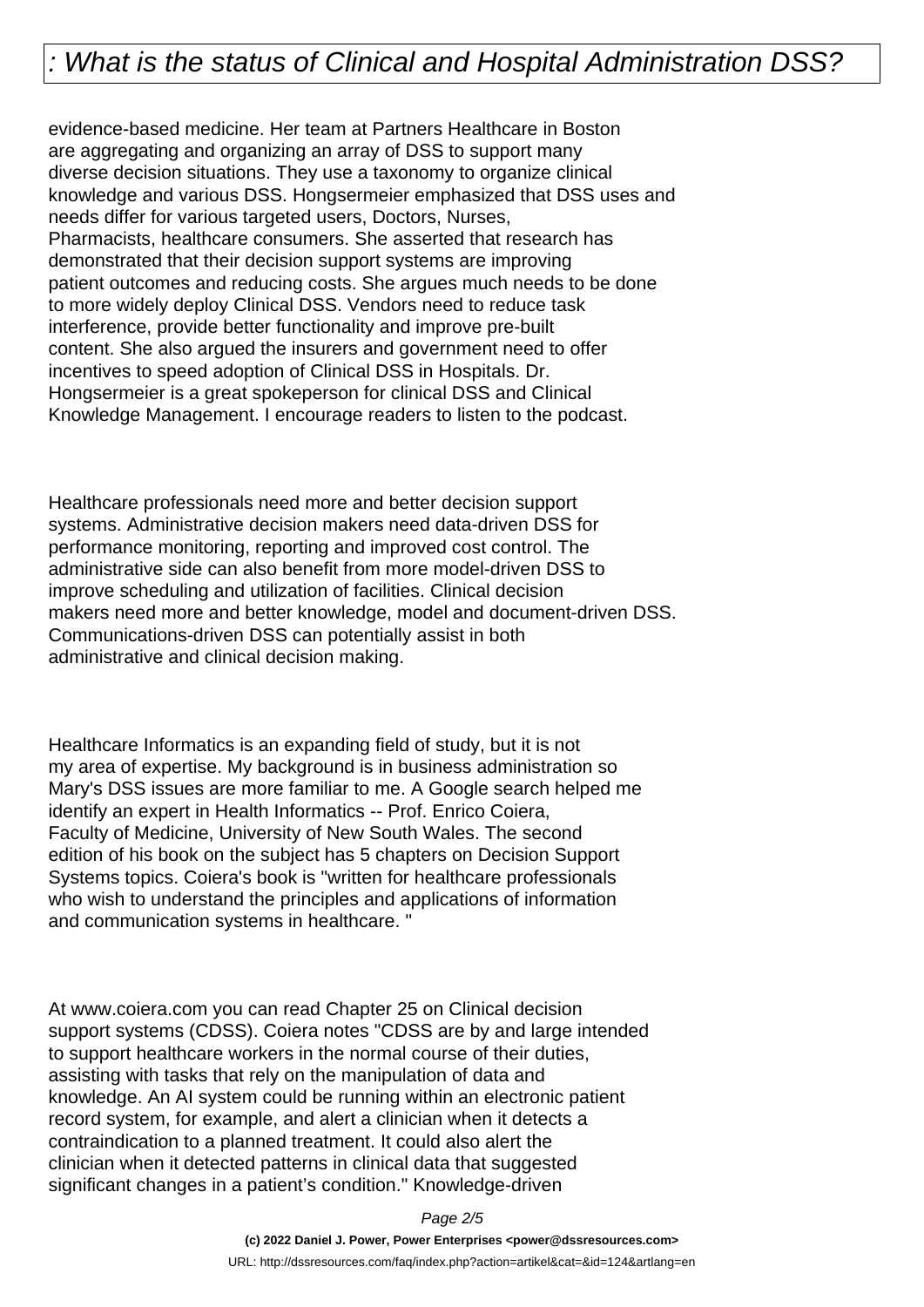DSS are the most common Clinical DSS. Such systems can help in diagnosis, therapy critiquing and planning, prescription of medications, providing alerts, and image recognition and interpretation. Coiera notes many CDSS are in clinical use. He states "Many of these are small, but nevertheless make positive contributions to care. Others, like prescribing decision support systems, are in widespread use and for many clinicians form a routine part of their everyday practice." One of the earliest Knowledge-driven clinical DSS was PUFF, a tool to aid in interpretation of pulmonary function tests (cf., Snow et al., 1988).

Coiera concludes that many benefits from CDSS have been reported in the literature. He cites Johnson & Feldman, 1995, Evans, 1996 and Sinchenko et al., 2002. The benefits are in three categories:

"1. Improved patient safety, e.g. through reduced medication errors and adverse events and improved medication and test ordering;"

"2. Improved quality of care, e.g. by increasing clinicians' available time for direct patient care, increased application of clinical pathways and guidelines, facilitating the use of up-to-date clinical evidence, improved clinical documentation and patient satisfaction; and"

"3. Improved efficiency in health care delivery, e.g. by reducing costs through faster order processing, reductions in test duplication, decreased adverse events, and changed patterns of drug prescribing favouring cheaper but equally effective generic brands."

Prof. Coiera also notes evaluation of CDSS is complex and a need still exists for more systematic empirical studies. Prof. Coiera ends his chapter with 3 provocative discussion points: 1. Which clinical tasks are worth automating?; 2. Who is responsible if a CDSS makes a recommendation to a clinician that results in patient harm?; 3. Should clinicians be able to use a CDSS without any specific training, or should we consider a CDSS as a specialised piece of clinical equipment that requires the user to first pass a certification course? Send me your responses to these questions and please help me identify relevant practitioner-oriented Healthcare DSS

Page 3/5

**(c) 2022 Daniel J. Power, Power Enterprises <power@dssresources.com>** URL: http://dssresources.com/faq/index.php?action=artikel&cat=&id=124&artlang=en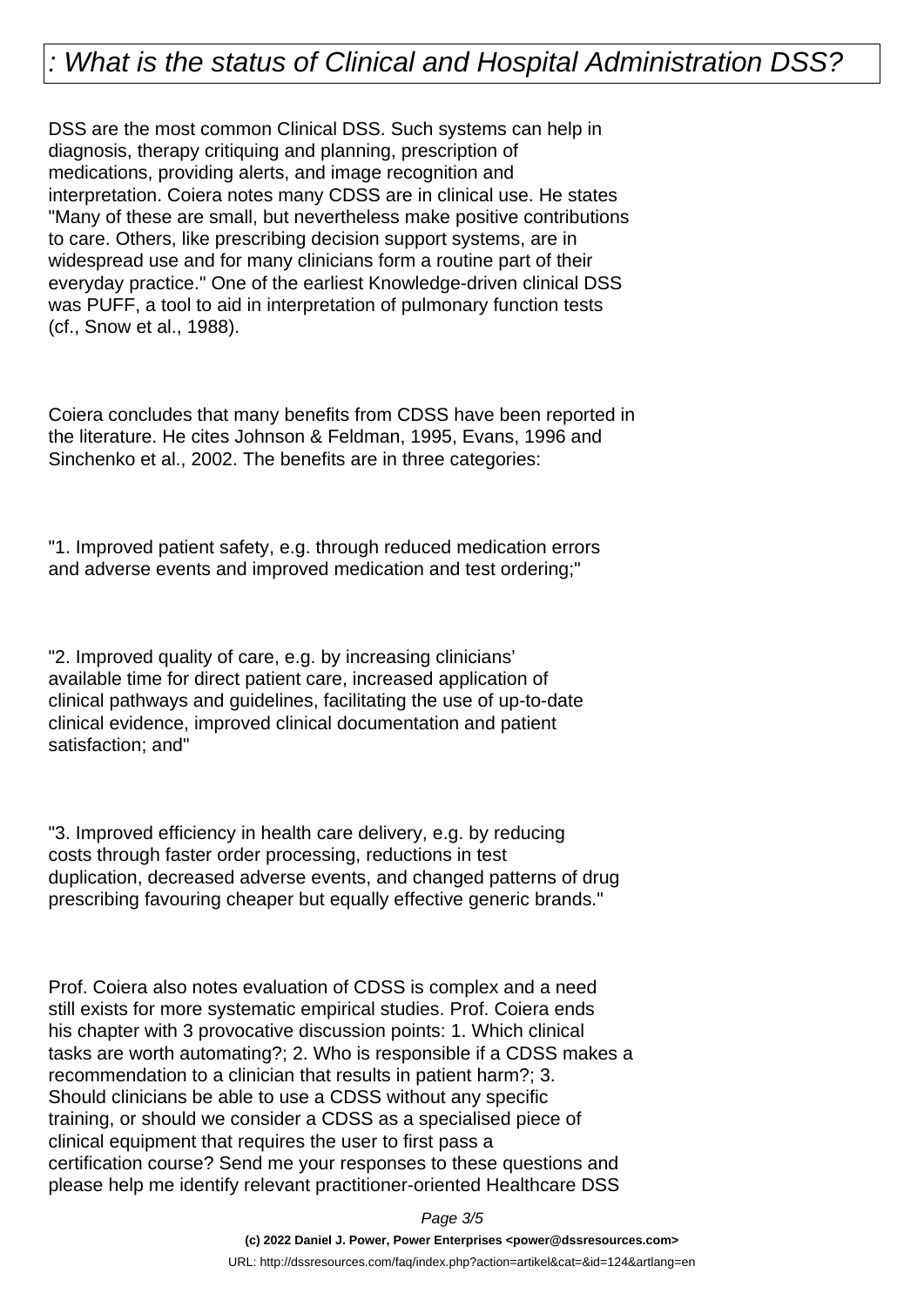associations/meetings. The topic of Healthcare DSS probably warrants a follow-up column. Please help me and DSS News readers learn more about this important application area for computerized decision support systems.

The 28th Annual Meeting of the Society from Medical Decision Making (http://www.smdm.org/) will be held October 14-18, 2006 at the Hyatt Regency in Cambridge, MA. This forum will emphasize "patient-centered decision support systems, theory based interventions to promote behavior change, and decision aids to improve clinical practice and quality of care". The Society for Medical Decision Making's mission is "to improve health outcomes through the advancement of proactive systematic approaches to clinical decision making and policy-formation in health care by providing a scholarly forum that connects and educates researchers, providers, policy-makers, and the public." I won't be able to attend, but perhaps someone will send me a report about the highlights of the meeting.

References

Coiera, E., Guide to Health Informatics (2nd Edition), 2003, http://www.coiera.com/ .

Evans, R.W., A critical perspective on the tools to support clinical decision making. Transf 1996;36:671–673.

Sinchenko, V., J. Westbrook, S. Tipper, M. Mathie, E. Coiera, Electronic Decision Support Activities in different healthcare settings in Australia. In Electronic Decision Support for Australia's Health Sector, National Electronic Decision Support Taskforce, Commonwealth of Australia, (2002) (available at http://www.health.gov.au/healthonline/nedst.htm)v

Snow, M.G., R. J. Fallat, W. R. Tyler, S. P. Hsu,. Pulmonary consult: concept to application of an expert system, Journal of Clinical Engineering, 13(3), 201- 205, (1988).